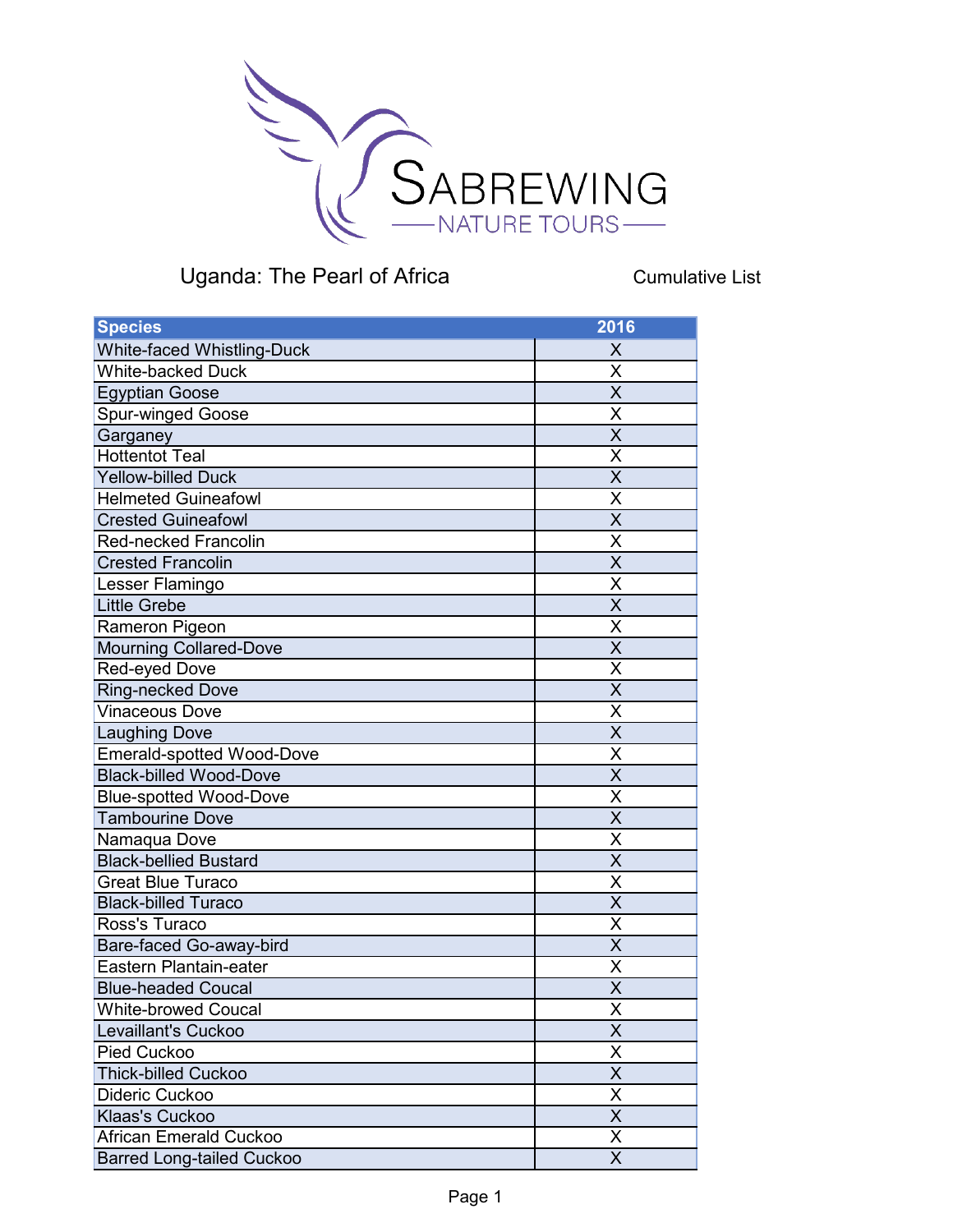| <b>Species</b>                  | 2016                    |
|---------------------------------|-------------------------|
| <b>Red-chested Cuckoo</b>       | X                       |
| <b>African Cuckoo</b>           | $\overline{\mathsf{x}}$ |
| Common Cuckoo                   | X                       |
| <b>Little Swift</b>             | X                       |
| <b>White-rumped Swift</b>       | Χ                       |
| <b>African Palm-Swift</b>       | X                       |
| <b>Eurasian Moorhen</b>         | X                       |
| <b>Black Crake</b>              | X                       |
| African Finfoot                 | X                       |
| <b>Gray Crowned-Crane</b>       | $\overline{\mathsf{x}}$ |
| <b>Water Thick-knee</b>         | X                       |
| Senegal Thick-knee              | X                       |
| <b>Black-winged Stilt</b>       | X                       |
| Long-toed Lapwing               | $\overline{\mathsf{X}}$ |
| Spur-winged Lapwing             | X                       |
| <b>Black-headed Lapwing</b>     | $\overline{\mathsf{x}}$ |
| Senegal Lapwing                 | X                       |
| <b>Wattled Lapwing</b>          | $\overline{\sf x}$      |
| Kittlitz's Plover               | Χ                       |
| <b>Common Ringed Plover</b>     | $\overline{\mathsf{X}}$ |
| <b>Greater Painted-Snipe</b>    | X                       |
| African Jacana                  | $\overline{\mathsf{x}}$ |
| <b>Black-tailed Godwit</b>      | X                       |
| <b>Ruddy Turnstone</b>          | X                       |
| Ruff                            | X                       |
| <b>Curlew Sandpiper</b>         | $\overline{\mathsf{x}}$ |
| <b>Temminck's Stint</b>         | Χ                       |
| Sanderling                      | X                       |
| <b>Little Stint</b>             | Χ                       |
| <b>Common Sandpiper</b>         | X                       |
| <b>Green Sandpiper</b>          | X                       |
| <b>Common Greenshank</b>        | $\overline{\mathsf{x}}$ |
| Marsh Sandpiper                 | X                       |
| <b>Wood Sandpiper</b>           | $\overline{\mathsf{x}}$ |
| <b>Temminck's Courser</b>       | X                       |
| <b>Collared Pratincole</b>      | X                       |
| <b>Rock Pratincole</b>          | X                       |
| <b>Gray-hooded Gull</b>         | X                       |
| <b>Lesser Black-backed Gull</b> | $\overline{\mathsf{X}}$ |
| <b>Gull-billed Tern</b>         | Χ                       |
| White-winged Tern               | X                       |
| <b>Whiskered Tern</b>           | X                       |
| African Skimmer                 | X                       |
| African Openbill                | X                       |
| <b>Abdim's Stork</b>            | Χ                       |
| <b>Woolly-necked Stork</b>      | X                       |
| Saddle-billed Stork             | $\overline{\mathsf{X}}$ |
| <b>Marabou Stork</b>            | X                       |
| <b>Yellow-billed Stork</b>      | $\overline{\mathsf{X}}$ |
| African Darter                  | $\overline{\mathsf{x}}$ |
| <b>Long-tailed Cormorant</b>    | X                       |
| <b>Great Cormorant</b>          | $\sf X$                 |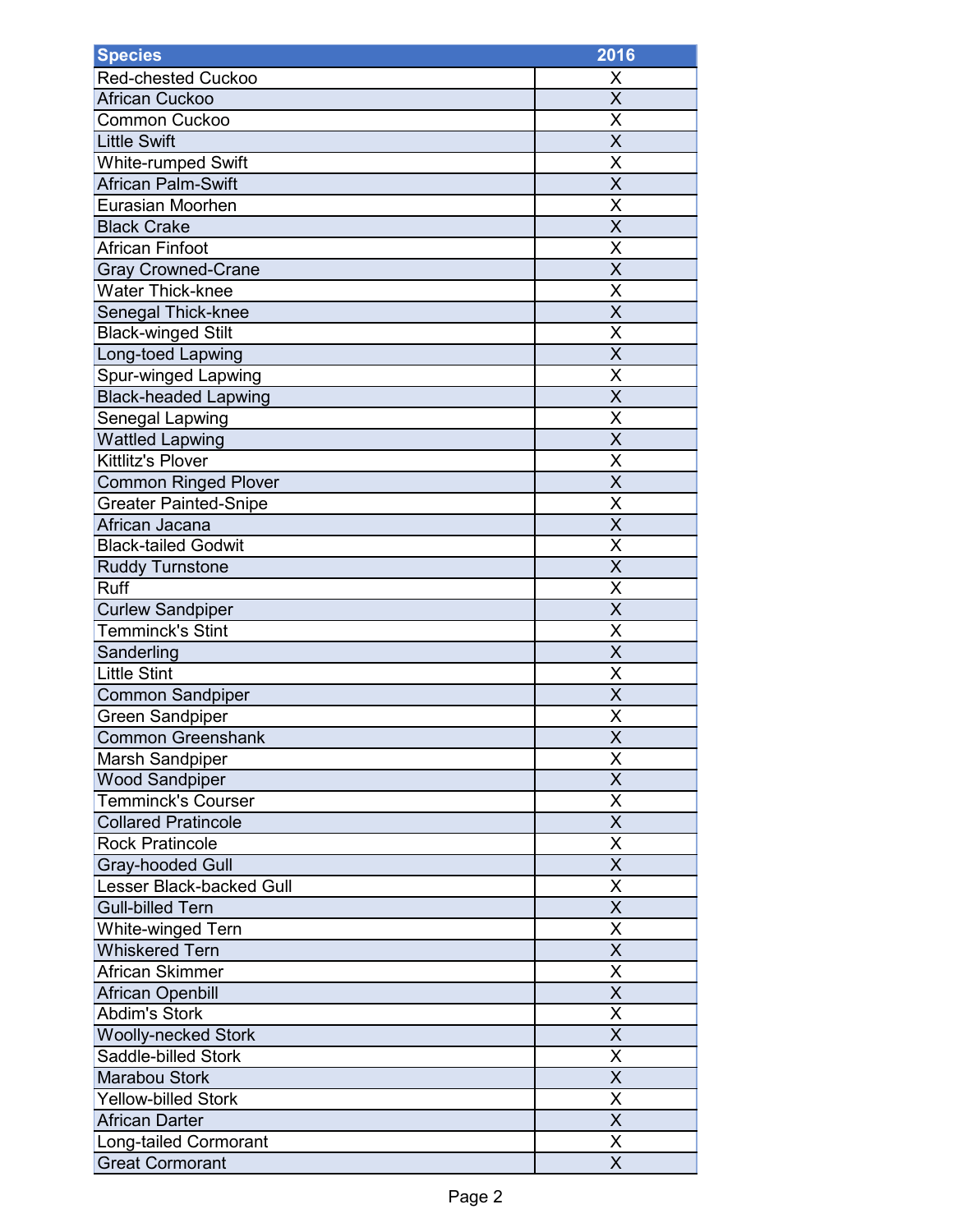| <b>Species</b>                   | 2016                    |
|----------------------------------|-------------------------|
| <b>Pink-backed Pelican</b>       | X                       |
| Shoebill                         | X                       |
| Hamerkop                         | X                       |
| <b>Gray Heron</b>                | X                       |
| <b>Black-headed Heron</b>        | X                       |
| <b>Goliath Heron</b>             | X                       |
| <b>Purple Heron</b>              | X                       |
| <b>Great Egret</b>               | $\overline{\mathsf{x}}$ |
| Intermediate Egret               | X                       |
| <b>Little Egret</b>              | $\overline{\mathsf{X}}$ |
| <b>Black Heron</b>               | Χ                       |
| Cattle Egret                     | X                       |
| Squacco Heron                    | X                       |
| <b>Rufous-bellied Heron</b>      | $\overline{\mathsf{x}}$ |
| <b>Striated Heron</b>            | Χ                       |
| Glossy Ibis                      | $\overline{\mathsf{x}}$ |
| <b>African Sacred Ibis</b>       | X                       |
| Hadada Ibis                      | X                       |
| African Spoonbill                | Χ                       |
| Osprey                           | $\overline{\mathsf{x}}$ |
| <b>Black-winged Kite</b>         | X                       |
| African Harrier-Hawk             | X                       |
| Palm-nut Vulture                 | X                       |
| European Honey-buzzard           | $\overline{\mathsf{x}}$ |
| Lappet-faced Vulture             | Χ                       |
| <b>Hooded Vulture</b>            | X                       |
| <b>White-backed Vulture</b>      | Χ                       |
| Rüppell's Griffon                | $\overline{\mathsf{X}}$ |
| <b>Bateleur</b>                  | Χ                       |
| <b>Beaudouin's Snake-Eagle</b>   | $\overline{\mathsf{x}}$ |
| <b>Black-chested Snake-Eagle</b> | X                       |
| <b>Brown Snake-Eagle</b>         | $\overline{\mathsf{x}}$ |
| <b>Bat Hawk</b>                  | Χ                       |
| <b>Crowned Eagle</b>             | $\overline{\mathsf{X}}$ |
| <b>Martial Eagle</b>             | X                       |
| Long-crested Eagle               | X                       |
| <b>Wahlberg's Eagle</b>          | Χ                       |
| <b>Booted Eagle</b>              | X                       |
| <b>Tawny Eagle</b>               | X                       |
| Cassin's Hawk-Eagle              | X                       |
| <b>Lizard Buzzard</b>            | X                       |
| Dark Chanting-Goshawk            | X                       |
| <b>Eurasian Marsh-Harrier</b>    | Χ                       |
| African Marsh-Harrier            | X                       |
| <b>Pallid Harrier</b>            | $\overline{\mathsf{X}}$ |
| Montagu's Harrier                | $\overline{\mathsf{X}}$ |
| <b>Shikra</b>                    | Χ                       |
| <b>Black Kite</b>                | $\overline{\mathsf{x}}$ |
| African Fish-Eagle               | $\overline{\mathsf{X}}$ |
| <b>Common Buzzard</b>            | X                       |
| <b>Mountain Buzzard</b>          | X                       |
| <b>Augur Buzzard</b>             | X                       |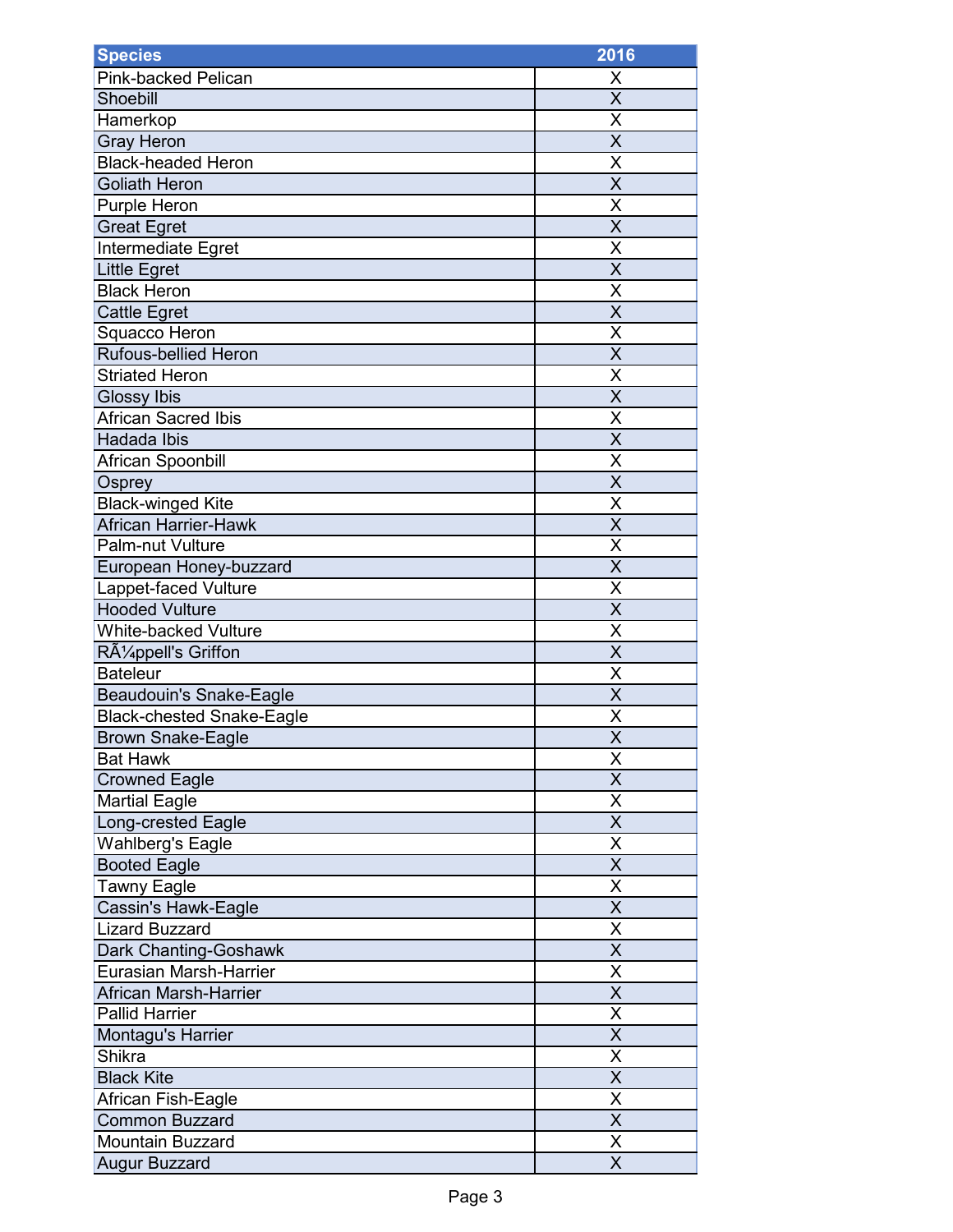| <b>Species</b>                    | 2016                    |
|-----------------------------------|-------------------------|
| Grayish Eagle-Owl                 | X                       |
| <b>Speckled Mousebird</b>         | X                       |
| <b>Blue-naped Mousebird</b>       | X                       |
| Narina Trogon                     | $\overline{\mathsf{x}}$ |
| White-headed Woodhoopoe           | X                       |
| <b>Common Scimitarbill</b>        | X                       |
| Abyssinian Ground-Hornbill        | X                       |
| <b>Crowned Hornbill</b>           | $\overline{\mathsf{X}}$ |
| African Gray Hornbill             | X                       |
| Black-and-white-casqued Hornbill  | X                       |
| <b>Malachite Kingfisher</b>       | X                       |
| African Pygmy-Kingfisher          | X                       |
| Gray-headed Kingfisher            | X                       |
| <b>Woodland Kingfisher</b>        | $\overline{\sf x}$      |
| <b>Blue-breasted Kingfisher</b>   | Χ                       |
| <b>Striped Kingfisher</b>         | $\overline{\mathsf{x}}$ |
| <b>Giant Kingfisher</b>           | X                       |
| <b>Pied Kingfisher</b>            | X                       |
| <b>Black Bee-eater</b>            | X                       |
| <b>Red-throated Bee-eater</b>     | $\overline{\mathsf{x}}$ |
| Little Bee-eater                  | X                       |
| <b>Blue-breasted Bee-eater</b>    | X                       |
| Cinnamon-chested Bee-eater        | X                       |
| <b>Swallow-tailed Bee-eater</b>   | X                       |
| <b>White-throated Bee-eater</b>   | X                       |
| <b>Blue-cheeked Bee-eater</b>     | X                       |
| Madagascar Bee-eater              | X                       |
| European Bee-eater                | $\overline{\mathsf{X}}$ |
| Northern Carmine Bee-eater        | Χ                       |
| <b>European Roller</b>            | $\overline{\mathsf{x}}$ |
| <b>Lilac-breasted Roller</b>      | X                       |
| <b>Broad-billed Roller</b>        | $\overline{\mathsf{x}}$ |
| <b>Yellow-billed Barbet</b>       | Χ                       |
| <b>Crested Barbet</b>             | $\overline{\mathsf{X}}$ |
| <b>Gray-throated Barbet</b>       | X                       |
| <b>Speckled Tinkerbird</b>        | $\overline{\mathsf{x}}$ |
| <b>Yellow-throated Tinkerbird</b> | X                       |
| Yellow-rumped Tinkerbird          | X                       |
| <b>Yellow-fronted Tinkerbird</b>  | X                       |
| <b>Yellow-spotted Barbet</b>      | X                       |
| Spot-flanked Barbet               | X                       |
| <b>Black-billed Barbet</b>        | X                       |
| Double-toothed Barbet             | X                       |
| Cassin's Honeyguide               | X                       |
| Dwarf Honeyguide                  | $\overline{\mathsf{x}}$ |
| Least Honeyguide                  | $\overline{\mathsf{x}}$ |
| Greater Honeyguide                | X                       |
| Cardinal Woodpecker               | $\overline{\mathsf{x}}$ |
| Golden-crowned Woodpecker         | $\overline{\mathsf{x}}$ |
| Brown-backed Woodpecker           | X                       |
| African Gray Woodpecker           | Χ                       |
| Tullberg's Woodpecker             | X                       |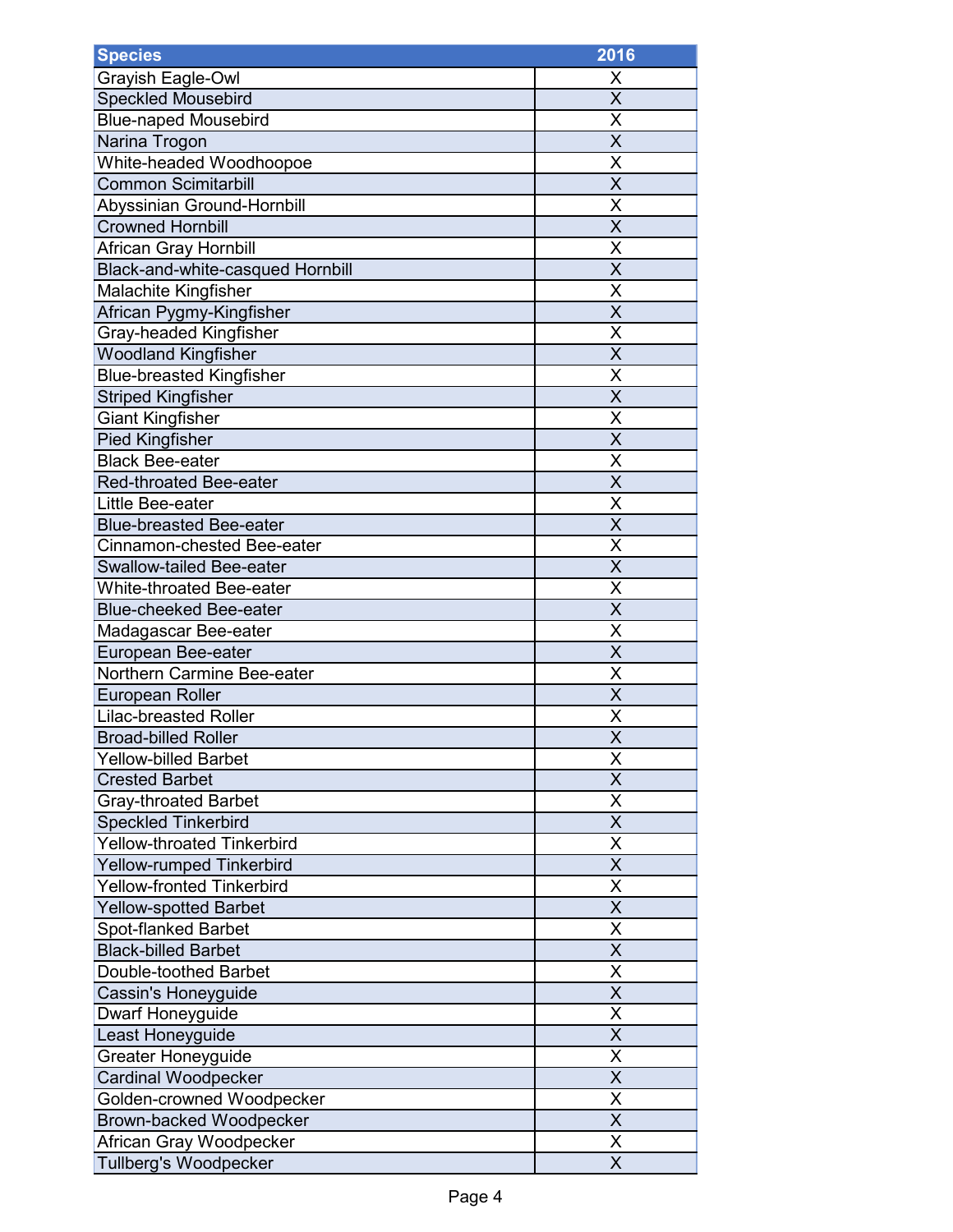| <b>Species</b>                          | 2016                    |
|-----------------------------------------|-------------------------|
| <b>Lesser Kestrel</b>                   | Х                       |
| <b>Gray Kestrel</b>                     | $\overline{\mathsf{x}}$ |
| <b>Red-necked Falcon</b>                | Χ                       |
| <b>Eurasian Hobby</b>                   | X                       |
| African Hobby                           | X                       |
| <b>Red-headed Lovebird</b>              | X                       |
| <b>Gray Parrot</b>                      | X                       |
| Meyer's Parrot                          | X                       |
| <b>Green-breasted Pitta</b>             | Χ                       |
| <b>Gray Cuckooshrike</b>                | $\overline{\mathsf{x}}$ |
| <b>Black Cuckooshrike</b>               | Χ                       |
| <b>Western Black-headed Oriole</b>      | X                       |
| <b>African Black-headed Oriole</b>      | Χ                       |
| <b>Black-tailed Oriole</b>              | $\overline{\mathsf{x}}$ |
| <b>Brown-throated Wattle-eye</b>        | Χ                       |
| <b>Rwenzori Batis</b>                   | $\overline{\mathsf{x}}$ |
| <b>Chinspot Batis</b>                   | X                       |
| <b>Western Black-headed Batis</b>       | $\overline{\mathsf{x}}$ |
| African Shrike-flycatcher               | Χ                       |
| Black-and-white Shrike-flycatcher       | X                       |
| Northern Puffback                       | X                       |
| <b>Black-crowned Tchagra</b>            | X                       |
| <b>Brown-crowned Tchagra</b>            | X                       |
| Lühder's Bushshrike                     | X                       |
| <b>Black-headed Gonolek</b>             | X                       |
| Papyrus Gonolek                         | X                       |
| Gray-green Bushshrike                   | Χ                       |
| Sulphur-breasted Bushshrike             | X                       |
| Fork-tailed Drongo                      | Χ                       |
| <b>Black-headed Paradise-Flycatcher</b> | $\overline{\mathsf{x}}$ |
| African Paradise-Flycatcher             | Χ                       |
| <b>Red-backed Shrike</b>                | $\overline{\mathsf{x}}$ |
| Gray-backed Fiscal                      | Χ                       |
| <b>Mackinnon's Shrike</b>               | $\overline{\mathsf{x}}$ |
| <b>Northern Fiscal</b>                  | Χ                       |
| Piapiac                                 | X                       |
| <b>Pied Crow</b>                        | Χ                       |
| <b>White-necked Raven</b>               | X                       |
| African Blue Flycatcher                 | $\overline{\mathsf{x}}$ |
| White-tailed Blue Flycatcher            | X                       |
| <b>Stripe-breasted Tit</b>              | Χ                       |
| Rufous-naped Lark                       | X                       |
| <b>Flappet Lark</b>                     | X                       |
| <b>White-tailed Lark</b>                | Χ                       |
| <b>Western Nicator</b>                  | X                       |
| <b>Green Crombec</b>                    | X                       |
| <b>White-browed Crombec</b>             | $\overline{\mathsf{x}}$ |
| <b>Moustached Grass-Warbler</b>         | X                       |
| <b>Grauer's Warbler</b>                 | $\overline{\mathsf{x}}$ |
| <b>Rwenzori Apalis</b>                  | $\overline{\mathsf{x}}$ |
| Green-backed Camaroptera                | Χ                       |
| <b>Buff-bellied Warbler</b>             | X                       |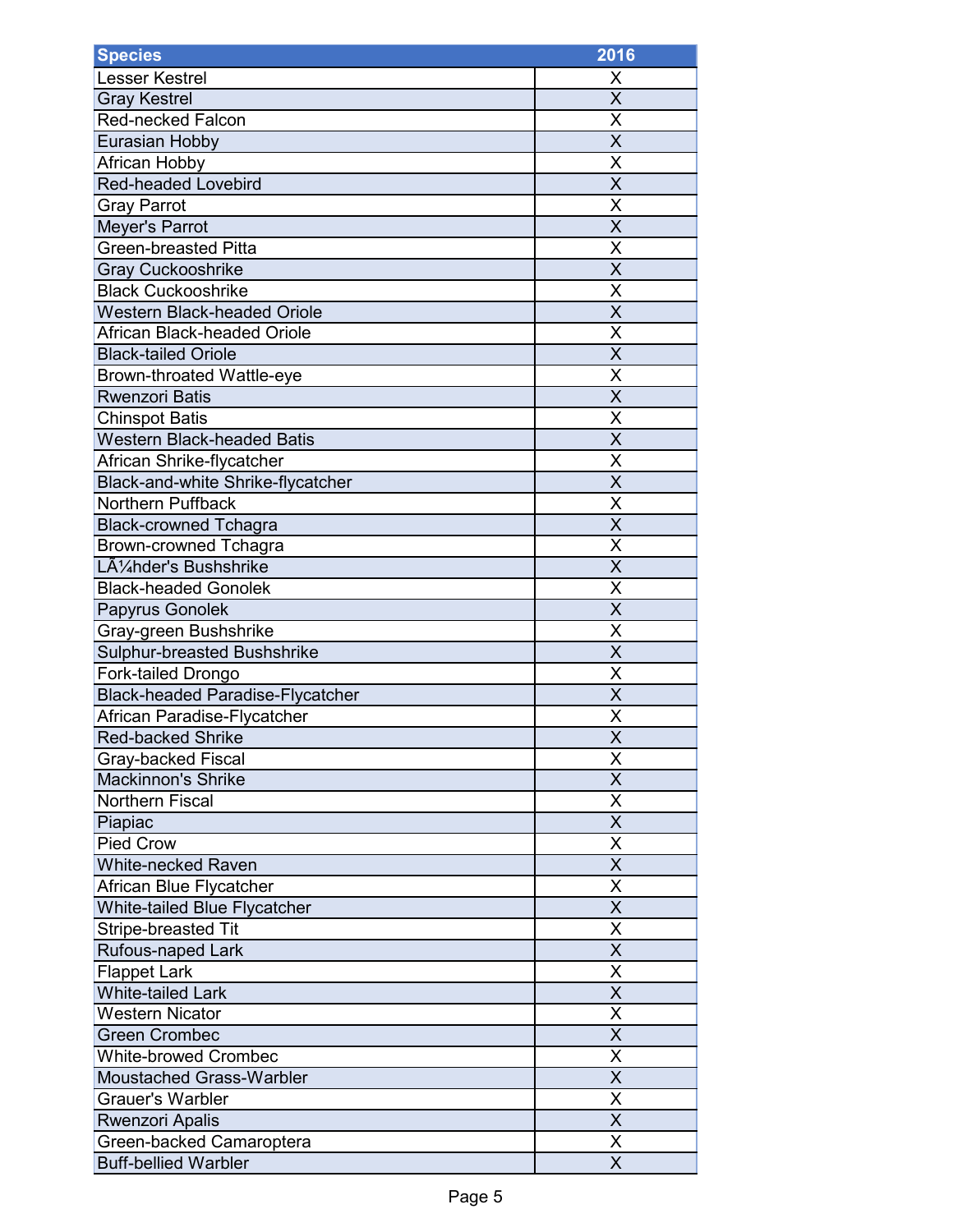| <b>Species</b>                    | 2016                    |
|-----------------------------------|-------------------------|
| <b>Black-throated Apalis</b>      | X                       |
| <b>Black-faced Apalis</b>         | X                       |
| <b>Yellow-breasted Apalis</b>     | Χ                       |
| <b>Buff-throated Apalis</b>       | $\overline{\mathsf{x}}$ |
| <b>Chestnut-throated Apalis</b>   | Χ                       |
| <b>Gray Apalis</b>                | $\overline{\mathsf{x}}$ |
| Tawny-flanked Prinia              | X                       |
| <b>Banded Prinia</b>              | X                       |
| <b>Black-faced Rufous-Warbler</b> | X                       |
| <b>Gray-capped Warbler</b>        | X                       |
| Red-faced Cisticola               | X                       |
| <b>Singing Cisticola</b>          | X                       |
| <b>Trilling Cisticola</b>         | Χ                       |
| <b>Chubb's Cisticola</b>          | X                       |
| <b>Rattling Cisticola</b>         | Χ                       |
| <b>Winding Cisticola</b>          | $\overline{\mathsf{X}}$ |
| <b>Stout Cisticola</b>            | X                       |
| <b>Croaking Cisticola</b>         | $\overline{\mathsf{x}}$ |
| <b>Siffling Cisticola</b>         | Χ                       |
| <b>Zitting Cisticola</b>          | $\overline{\mathsf{x}}$ |
| Mountain Yellow-Warbler           | Χ                       |
| Sedge Warbler                     | X                       |
| <b>African Reed Warbler</b>       | X                       |
| <b>Plain Martin</b>               | X                       |
| <b>Bank Swallow</b>               | X                       |
| <b>Banded Martin</b>              | X                       |
| <b>Barn Swallow</b>               | Χ                       |
| Angola Swallow                    | X                       |
| <b>Wire-tailed Swallow</b>        | Χ                       |
| <b>Red-rumped Swallow</b>         | X                       |
| <b>Lesser Striped Swallow</b>     | Χ                       |
| <b>White-headed Sawwing</b>       | $\overline{\mathsf{X}}$ |
| <b>Black Sawwing</b>              | Χ                       |
| <b>Slender-billed Greenbul</b>    | $\overline{\mathsf{x}}$ |
| Shelley's Greenbul                | Χ                       |
| <b>Eastern Mountain Greenbul</b>  | $\overline{\mathsf{x}}$ |
| Honeyguide Greenbul               | Χ                       |
| <b>Yellow-throated Greenbul</b>   | X                       |
| <b>Gray Greenbul</b>              | X                       |
| <b>Plain Greenbul</b>             | X                       |
| <b>Yellow-whiskered Greenbul</b>  | $\overline{\mathsf{x}}$ |
| <b>Little Greenbul</b>            | X                       |
| <b>Yellow-streaked Greenbul</b>   | X                       |
| <b>Common Bulbul</b>              | Χ                       |
| <b>Willow Warbler</b>             | Χ                       |
| Red-faced Woodland-Warbler        | X                       |
| <b>Rwenzori Hill Babbler</b>      | Χ                       |
| African Yellow White-eye          | X                       |
| Mountain Illadopsis               | $\overline{\sf x}$      |
| <b>Black-lored Babbler</b>        | $\overline{\mathsf{X}}$ |
| <b>Red-billed Oxpecker</b>        | Χ                       |
| <b>Yellow-billed Oxpecker</b>     | $\overline{\mathsf{x}}$ |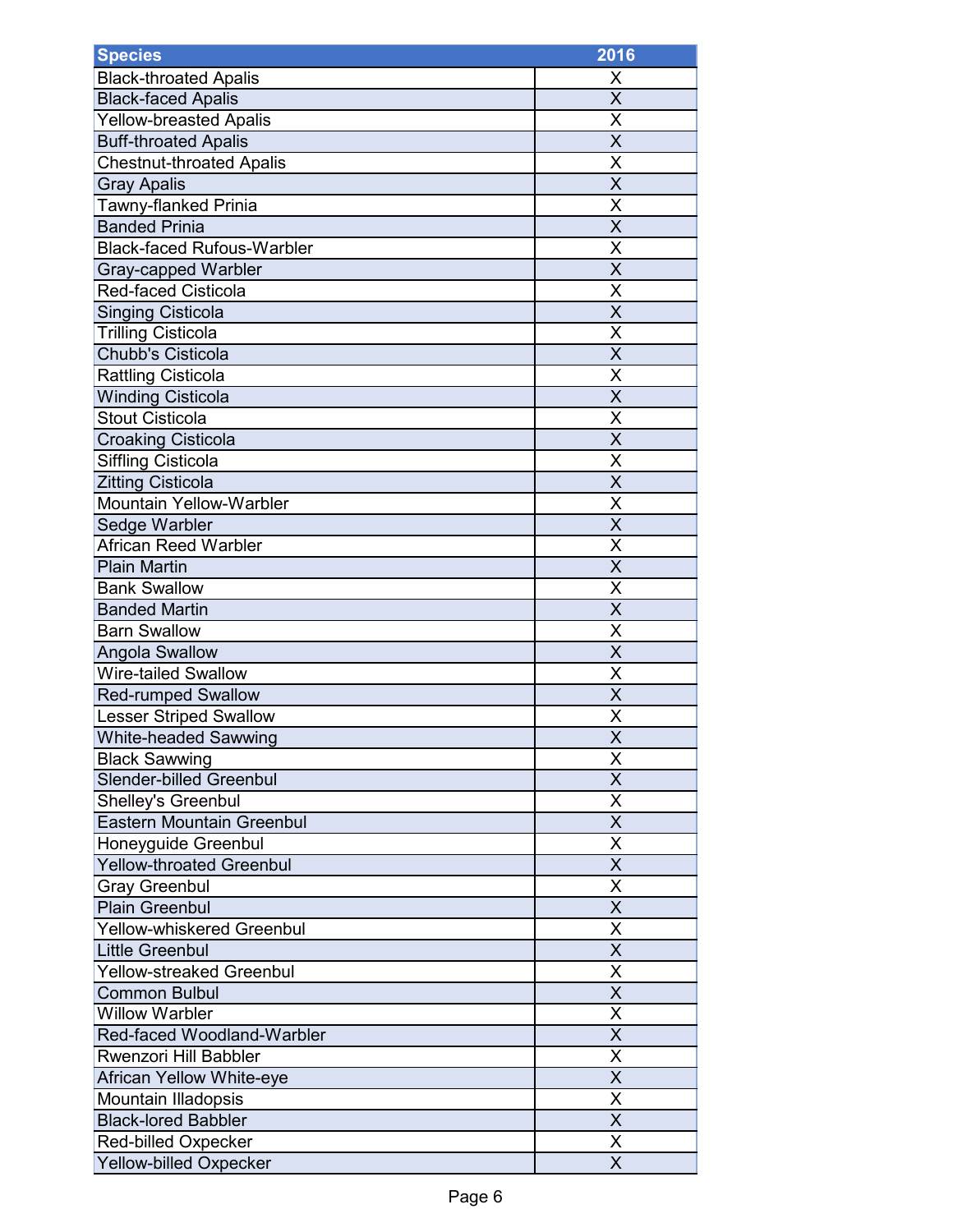| <b>Species</b>                         | 2016                    |
|----------------------------------------|-------------------------|
| <b>Wattled Starling</b>                | Х                       |
| <b>Slender-billed Starling</b>         | $\overline{\mathsf{x}}$ |
| <b>Waller's Starling</b>               | Χ                       |
| Narrow-tailed Starling                 | X                       |
| <b>Purple-headed Starling</b>          | Χ                       |
| Rüppell's Starling                     | X                       |
| <b>Splendid Starling</b>               | X                       |
| <b>Greater Blue-eared Starling</b>     | X                       |
| <b>Red-tailed Ant-Thrush</b>           | Χ                       |
| <b>African Thrush</b>                  | $\overline{\mathsf{x}}$ |
| African Dusky Flycatcher               | Χ                       |
| <b>Spotted Flycatcher</b>              | X                       |
| Swamp Flycatcher                       | Χ                       |
| Cassin's Flycatcher                    | $\overline{\mathsf{x}}$ |
| Sooty Flycatcher                       | Χ                       |
| Pale Flycatcher                        | $\overline{\mathsf{x}}$ |
| Gray-throated Tit-Flycatcher           | X                       |
| Silverbird                             | $\overline{\mathsf{x}}$ |
| Yellow-eyed Black-Flycatcher           | Χ                       |
| Northern Black-Flycatcher              | X                       |
| White-eyed Slaty-Flycatcher            | X                       |
| Archer's Robin-Chat                    | X                       |
| <b>White-browed Robin-Chat</b>         | X                       |
| Red-capped Robin-Chat                  | X                       |
| Snowy-crowned Robin-Chat               | X                       |
| <b>White-starred Robin</b>             | X                       |
| <b>Red-throated Alethe</b>             | Χ                       |
| <b>Forest Robin</b>                    | X                       |
| <b>Common Redstart</b>                 | Χ                       |
| Whinchat                               | X                       |
| Sooty Chat                             | Χ                       |
| Northern Wheatear                      | $\overline{\mathsf{x}}$ |
| <b>Little Green Sunbird</b>            | Χ                       |
| <b>Green Sunbird</b>                   | $\overline{\mathsf{x}}$ |
| <b>Collared Sunbird</b>                | Χ                       |
| <b>Green-headed Sunbird</b>            | X                       |
| <b>Blue-throated Brown Sunbird</b>     | X                       |
| <b>Olive Sunbird</b>                   | X                       |
| <b>Scarlet-chested Sunbird</b>         | $\overline{\mathsf{x}}$ |
| <b>Bronze Sunbird</b>                  | X                       |
| <b>Olive-bellied Sunbird</b>           | Χ                       |
| Northern Double-collared Sunbird       | X                       |
| <b>Regal Sunbird</b>                   | X                       |
| Mariqua Sunbird                        | X                       |
| <b>Red-chested Sunbird</b>             | X                       |
| <b>Purple-banded Sunbird</b>           | X                       |
| Variable Sunbird                       | $\overline{\mathsf{x}}$ |
| <b>Copper Sunbird</b>                  | X                       |
| <b>Speckle-fronted Weaver</b>          | X                       |
| <b>White-browed Sparrow-Weaver</b>     | $\overline{\mathsf{x}}$ |
| <b>Chestnut-crowned Sparrow-Weaver</b> | Χ                       |
| <b>Red-headed Malimbe</b>              | X                       |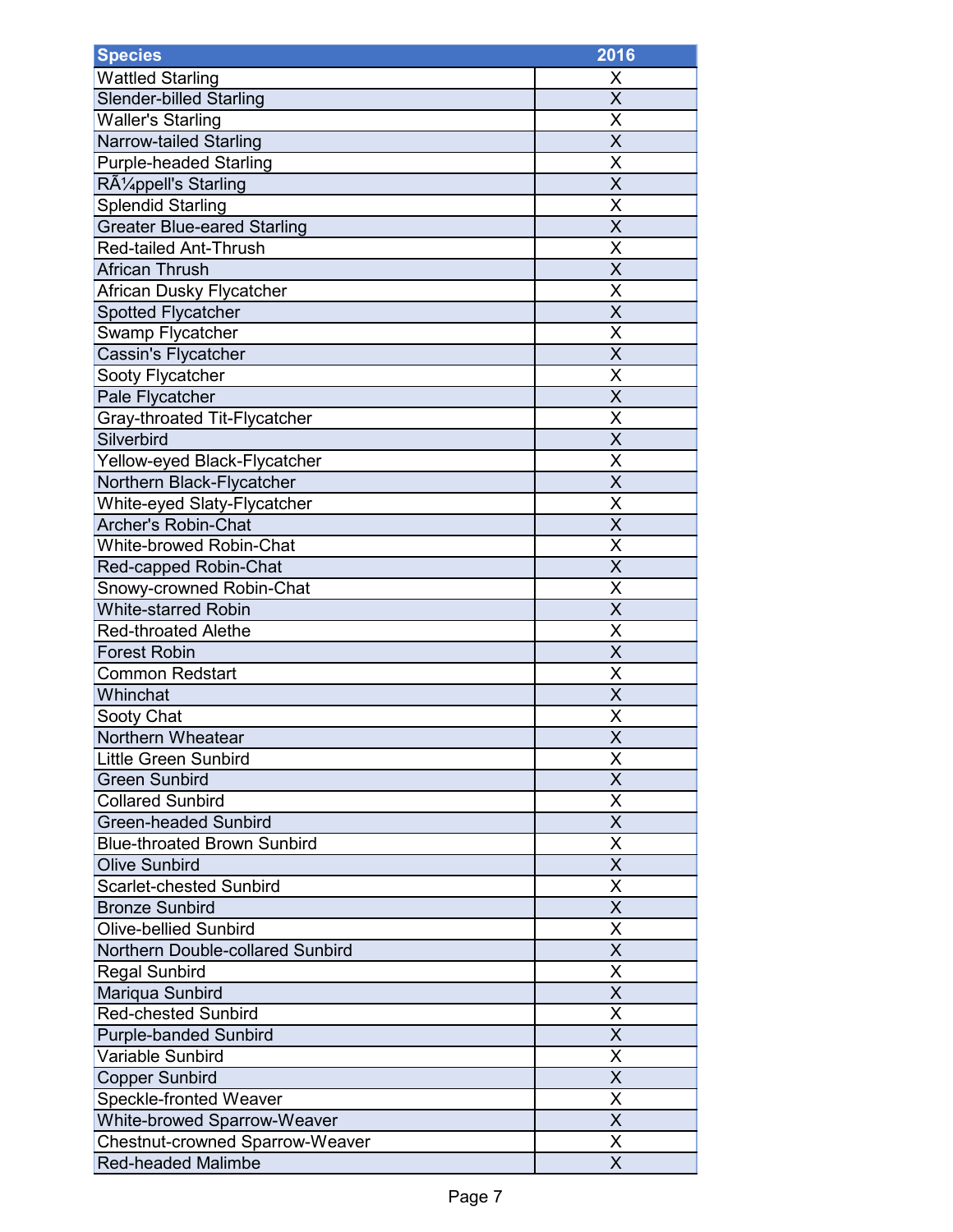| <b>Species</b>                  | 2016                    |
|---------------------------------|-------------------------|
| <b>Baglafecht Weaver</b>        | X                       |
| <b>Little Weaver</b>            | X                       |
| <b>Slender-billed Weaver</b>    | X                       |
| <b>Black-necked Weaver</b>      | $\overline{\mathsf{x}}$ |
| <b>Spectacled Weaver</b>        | X                       |
| <b>Strange Weaver</b>           | X                       |
| Orange Weaver                   | X                       |
| Northern Brown-throated Weaver  | $\overline{\mathsf{X}}$ |
| <b>Lesser Masked-Weaver</b>     | X                       |
| <b>Vieillot's Weaver</b>        | X                       |
| Village Weaver                  | Χ                       |
| <b>Weyns's Weaver</b>           | X                       |
| <b>Black-headed Weaver</b>      | X                       |
| Golden-backed Weaver            | $\overline{\mathsf{x}}$ |
| <b>Brown-capped Weaver</b>      | Χ                       |
| Cardinal Quelea                 | $\overline{\mathsf{x}}$ |
| <b>Red-billed Quelea</b>        | X                       |
| <b>Northern Red Bishop</b>      | X                       |
| <b>Southern Red Bishop</b>      | X                       |
| <b>Black-winged Bishop</b>      | X                       |
| <b>Black Bishop</b>             | X                       |
| <b>Yellow Bishop</b>            | X                       |
| White-winged Widowbird          | X                       |
| <b>Yellow-mantled Widowbird</b> | X                       |
| <b>Red-collared Widowbird</b>   | X                       |
| <b>Fan-tailed Widowbird</b>     | X                       |
| Marsh Widowbird                 | X                       |
| <b>Grosbeak Weaver</b>          | $\overline{\mathsf{X}}$ |
| Gray-headed Nigrita             | Χ                       |
| <b>Gray-headed Oliveback</b>    | $\overline{\mathsf{x}}$ |
| <b>Dusky Crimsonwing</b>        | X                       |
| <b>Black-rumped Waxbill</b>     | $\overline{\mathsf{X}}$ |
| <b>Common Waxbill</b>           | Χ                       |
| <b>Black-crowned Waxbill</b>    | X                       |
| Kandt's Waxbill                 | X                       |
| <b>Red-cheeked Cordonbleu</b>   | $\overline{\mathsf{x}}$ |
| Green-winged Pytilia            | X                       |
| <b>Red-billed Firefinch</b>     | X                       |
| <b>Bar-breasted Firefinch</b>   | X                       |
| African Firefinch               | X                       |
| <b>Bronze Mannikin</b>          | X                       |
| <b>Black-and-white Mannikin</b> | X                       |
| Pin-tailed Whydah               | X                       |
| <b>House Sparrow</b>            | X                       |
| Northern Gray-headed Sparrow    | $\overline{\mathsf{x}}$ |
| Cape Wagtail                    | $\overline{\mathsf{X}}$ |
| Mountain Wagtail                | Χ                       |
| <b>Western Yellow Wagtail</b>   | $\overline{\mathsf{x}}$ |
| African Pied Wagtail            | $\overline{\mathsf{X}}$ |
| <b>African Pipit</b>            | X                       |
| Yellow-throated Longclaw        | X                       |
| <b>Yellow-fronted Canary</b>    | X                       |